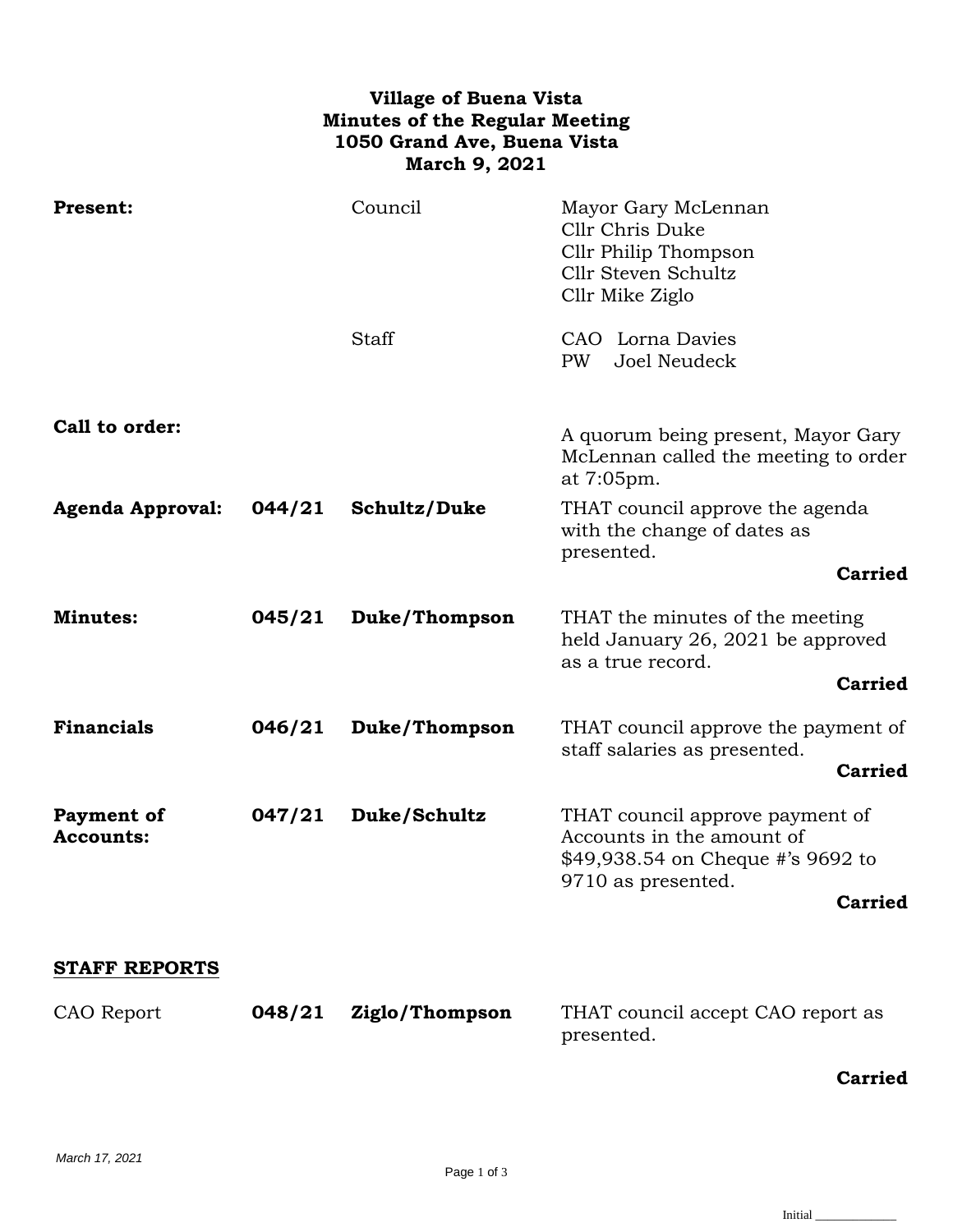| Public Works<br>Report                                                                      | 049/21 | Schultz/Duke         | THAT council accept public works<br>report as presented.<br><b>Carried</b>                                                                                                                                           |
|---------------------------------------------------------------------------------------------|--------|----------------------|----------------------------------------------------------------------------------------------------------------------------------------------------------------------------------------------------------------------|
| <b>OLD BUSINESS</b>                                                                         |        |                      |                                                                                                                                                                                                                      |
| Tax enforcement -<br>proceed with<br>process                                                | 050/21 | Ziglo/Schultz        | THAT 2020 Tax Enforcement process<br>proceed.<br><b>Carried</b>                                                                                                                                                      |
| <b>NEW BUSINESS</b>                                                                         |        |                      |                                                                                                                                                                                                                      |
| Request to<br>subdivide Lot 1A<br>Block 28 Plan<br>DM2190 - Request<br>to subdivide         | 051/21 | <b>Thompson/Duke</b> | THAT council approve the subdivision<br>of lot 1a Bl 28 Pl DM2190.<br><b>Carried</b>                                                                                                                                 |
| Lots 2 and 3 Block<br>36 Plan 89R70332<br>- Request to<br>consolidate                       | 052/21 | Ziglo/Duke           | THAT council approve the<br>consolidation of Lots 2 and 3 Block<br>36 Plan 89R70332<br><b>Carried</b>                                                                                                                |
| Request to build<br>duplexes in R1<br>zone                                                  | 053/21 | Ziglo/Schultz        | THAT council approve the request to<br>construction duplexes in R1 district<br>subject to carrying out the<br>discretionary procedure set out in<br>Section 3.9 of Bylaw 7-16 The Zoning<br>Bylaw.<br><b>Carried</b> |
| Request to install<br>culvert at rear<br>approach Lot 7<br><b>Block 8 Plan</b><br>101426846 | 054/21 | Duke/Schultz         | THAT council approve the request to<br>install a culvert at the rear entrance<br>of Lot 7 Block 8 Plan 101426846<br>Carried                                                                                          |
| <b>INFORMATION</b><br><b>Bylaw Officer</b><br>report<br>SGI safe driver<br>recognition      |        |                      | Received and filed                                                                                                                                                                                                   |